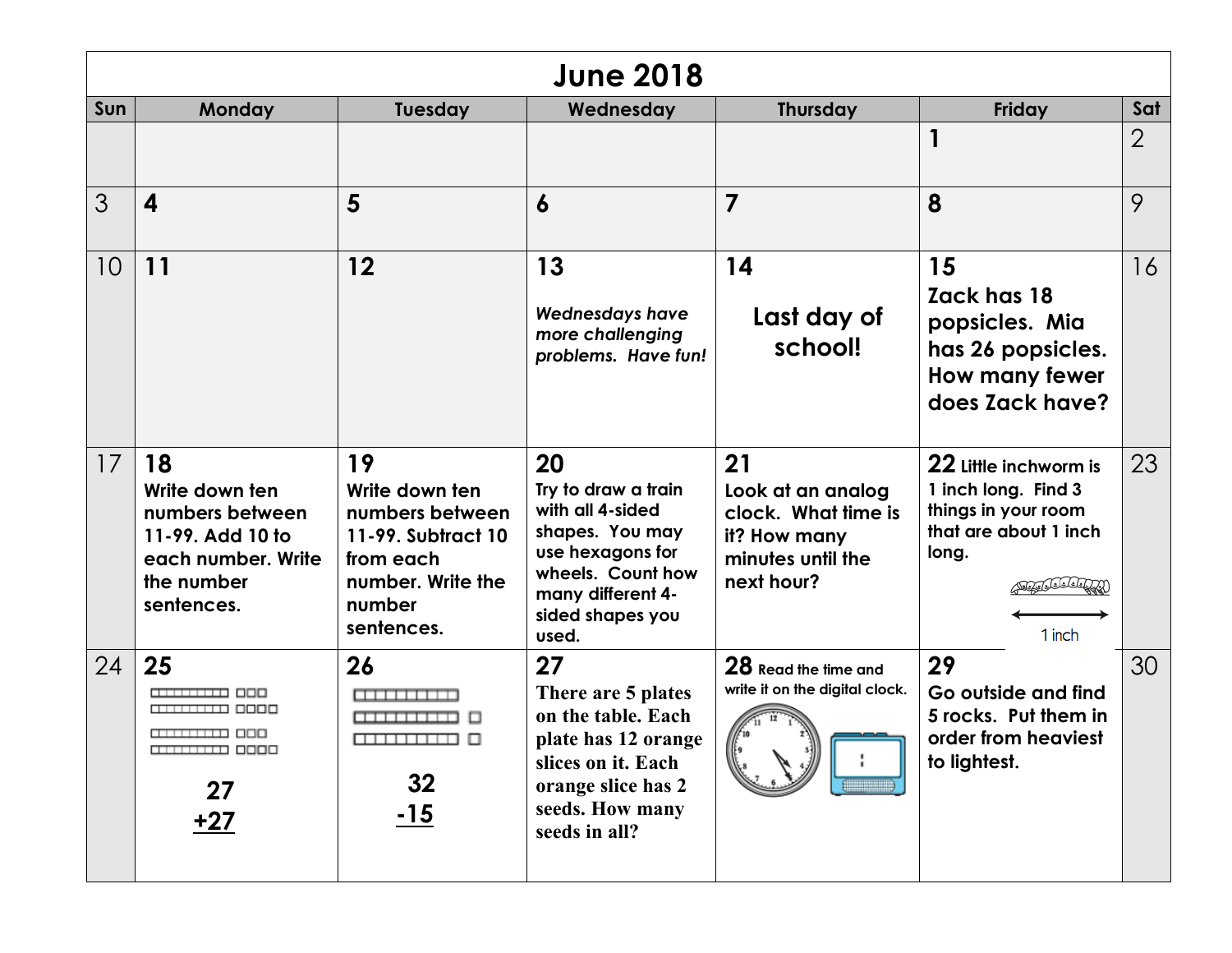| <b>July 2018</b> |                                                                                                                               |                                                                                         |                                                                                                                          |                                                                                                                                                            |                                                                                                                                                                                                                     |                 |  |
|------------------|-------------------------------------------------------------------------------------------------------------------------------|-----------------------------------------------------------------------------------------|--------------------------------------------------------------------------------------------------------------------------|------------------------------------------------------------------------------------------------------------------------------------------------------------|---------------------------------------------------------------------------------------------------------------------------------------------------------------------------------------------------------------------|-----------------|--|
| <b>Sun</b>       | <b>Monday</b>                                                                                                                 | <b>Tuesday</b>                                                                          | Wednesday                                                                                                                | <b>Thursday</b>                                                                                                                                            | Friday                                                                                                                                                                                                              | <b>Sat</b>      |  |
|                  | $2$ Practice add ten facts<br>$10 + 7 =$<br>$4 + 10 =$<br>$22 + 10 =$                                                         | $3$ Practice your neighbors<br>$8 - 7 =$<br>$7 - 5 =$                                   | 4<br>Start at 300 and count<br>by 2's. Start at 500<br>and count by 5's, Start<br>at 157 and count<br>backwards by 10's. | 5 How much money in all?                                                                                                                                   | <b>6</b> The shop owner had<br>6 kittens. Then she got<br>some more. Now she<br>has 13 kittens. How<br>many kittens did she<br>get?                                                                                 |                 |  |
| 8                | 19<br><b>Practice your doubles</b><br>$6 + 6 =$<br>$7 + 7 =$<br>$8 + 8 =$<br>$4 + 4 =$                                        | 10<br>How much less than<br>52 is 36? Show how<br>you got your<br>answer.               | 11<br>$250 =$ + 6<br>$90 + 70 =$ $-$ + 17<br>$140 - 60 = 30 +$                                                           | 12<br>Put these numbers in<br>order from least to<br>greatest:<br>261 107 67 113 204                                                                       | 13<br>Haley has \$.35 and<br>Dylinn has \$.17. What<br>is the difference?                                                                                                                                           | 14              |  |
|                  | $ 15\>$ $ 1\>$ 6 Practice your doubles<br>plus or minus 1<br>$3 + \_ = 7$<br>$= 8 + 9$<br>$4 + 5 =$                           | $17$ Practice take half facts<br>$8 - 4 =$<br>$10 - 5$<br>$18 - 9 =$                    | 18<br>Ann had 4 apples.<br>She cut each apple<br>into 5 slices. Each<br>slice had 3 seeds.<br>How many seeds in<br>all?  | 19 What is this amount?                                                                                                                                    | 20<br>Draw a rectangle and<br>triangle. How many<br>sides does each shape<br>have? How many<br>corners?                                                                                                             | $\overline{2}1$ |  |
| 22 23            | Find the sum of 46<br>and 55. Show your<br>work.                                                                              | 24 Practice take all facts<br>$7 - 7 =$<br>$12 - 12 =$<br>$9 - \_ = 0$<br>$100 - 100 =$ | 25<br>Write down what year<br>the people who live<br>with you were born.<br>Put them in order from<br>least to greatest. | 26<br><b>Estimate how many</b><br>times you can walk<br>from your room to the<br>kitchen in one minute.<br>Try it. How close were<br>you to your estimate? | 27<br>Jen had some flowers.<br>Her friend gave her 9<br>more flowers. Now she<br>has 14 flowers. How<br>many flowers did Jen<br>start with?                                                                         | 28              |  |
| 29               | $ 30$ Practice your fast nines $ 31$ What digits go in the<br>$9 + 7 =$<br>$= 15$<br>$9 +$<br>$4 + 9 =$<br>$+9=$<br>$+9 = 17$ | boxes?<br>5<br>2 1                                                                      |                                                                                                                          | Strategy for Doubles<br>Plus or Minus 1<br>Addítion<br><b>OR</b><br>Double the bigger $#$ and<br>subtract 1                                                | Strategy for<br>Neighbor Facts -<br>Subtraction<br>Double the smaller $#$ and add 1 Neighbors live close to you. In<br>subtraction, neighbors are always<br>1 or 2 away from each other like 5<br>and 6 or 9 and 7. |                 |  |